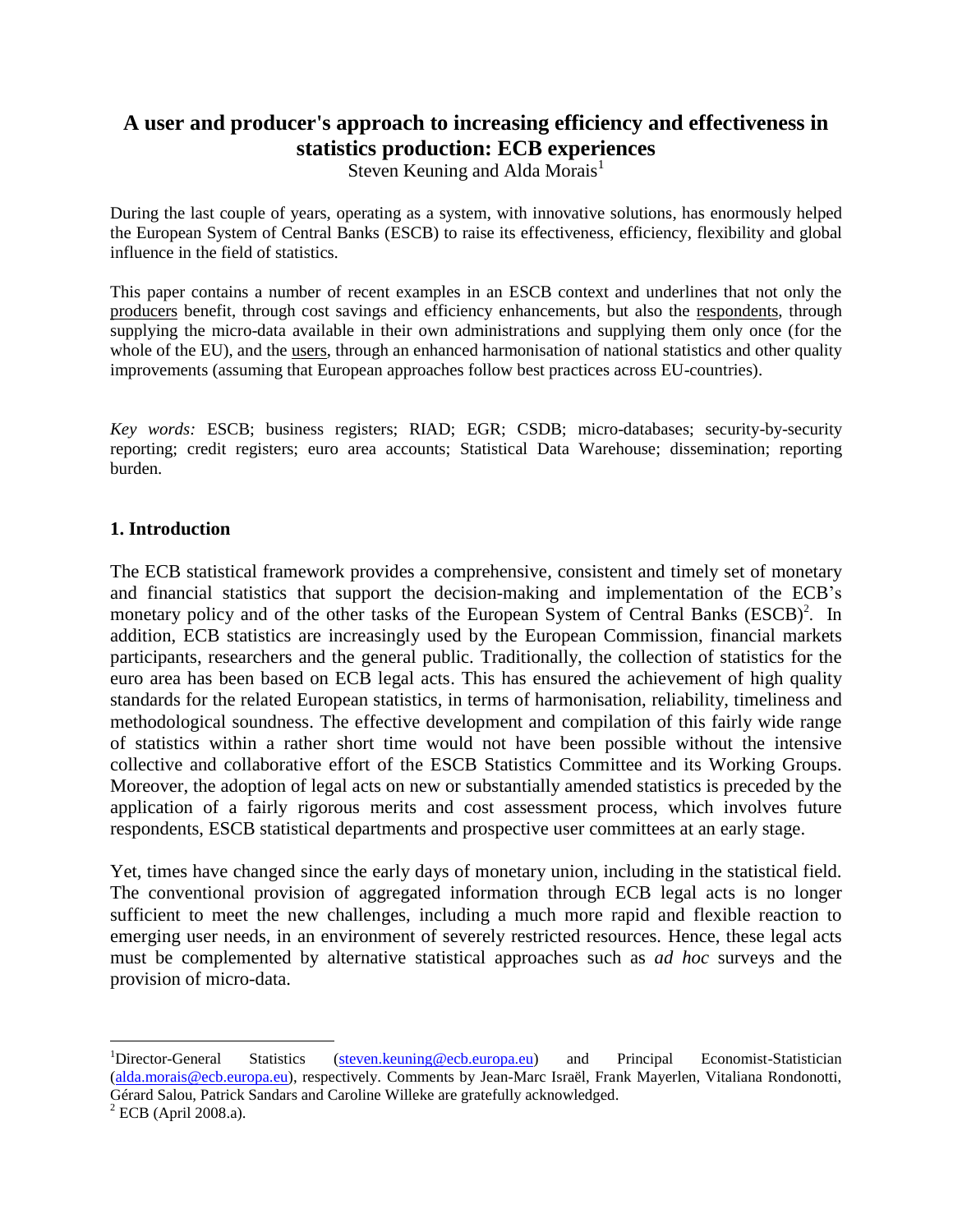With the above challenges in mind, in December 2007 the Governing Council of the ECB approved a strategic vision that has been translated into the medium-term work programme for the ECB's statistical function for 2009-2012<sup>3</sup>. This work programme sets out statistical priorities that comprise: i) closing remaining gaps/needs within an integrated statistical framework; ii) developing more micro-databases; and iii) fostering cooperation and information sharing. This vision has already delivered some promising results, as set out below.

#### **2. First things first: a good business register for European statistics**

A complete and unique European business register, preferably compiled and maintained jointly by the European Statistical System (ESS) and the ESCB, could be part of a longer-term vision for efficient and effective European statistics. In view of the "comparative advantage" of national central banks (NCBs) in the area of financial corporations and a similar advantage of NSIs concerning non-financial corporations, a joint ESS/ESCB governance structure, along the lines of best national practices in Member States, appears to be optimal.

As a first step, the ECB is strongly supportive to, and has been closely involved in, the Eurostat initiative to set up the EuroGroups Register (EGR). It has been agreed that the ESCB will participate in the entire process of the EGR data quality management (e.g. identification of legal units, integrating control and ownership information, compiling enterprise groups) in order to complement the EGR with the information available in the ESCB registers. Indeed, NCBs maintain registers on potential reporting agents in the financial sector (a primary responsibility of the ESCB) in the context of their statistical function, and these registers can be shared under new European legal arrangements. Conversely, the ESCB needs to receive a reciprocal access to the EGR results in order to ensure the quality of its statistics (e.g. foreign direct investment statistics). For this, Member States need to grant authorisation for a data exchange with NCBs.

Since many years, the ESCB jointly maintains an EU-wide, exhaustive and harmonised list of all EU "Monetary Financial Institutions" (MFIs), which is being complemented with analogous lists of various types of 'Other financial intermediaries' (OFIs)<sup>4</sup>. Depending on the dataset, data are reported by NCBs either on the day when the change to the entity has occurred or at monthly or quarterly frequencies. Upon reception and checking of the data, the ECB publishes the respective lists on its website.<sup>5</sup> Maintenance of national lists is no longer needed, as NCBs have fully automated access to the latest available country information and can use all kinds of querying, reporting and downloading facilities.

Following the financial crisis, the relevance of a full-fledged register of financial institutions has further increased, in particular for deriving accurate and timely information on "Large and Complex Financial Groups". To address this matter, the Statistics Committee has recently mandated a dedicated Task Force to investigate the need to develop a genuine European statistical business register of financial institutions that would serve ESCB requirements and, to an extent to be defined, also those of the ESS. This means that the Task Force will also reflect on

 $3$  ECB (July 2008).

<sup>&</sup>lt;sup>4</sup> Since Q2 2009 it also comprises a list of Investment Funds and from Q1 2010 it should include a list of Financial Vehicle Corporations.

<sup>5</sup> http://www.ecb.europa.eu/stats/money/mfi/general/html/index.en.html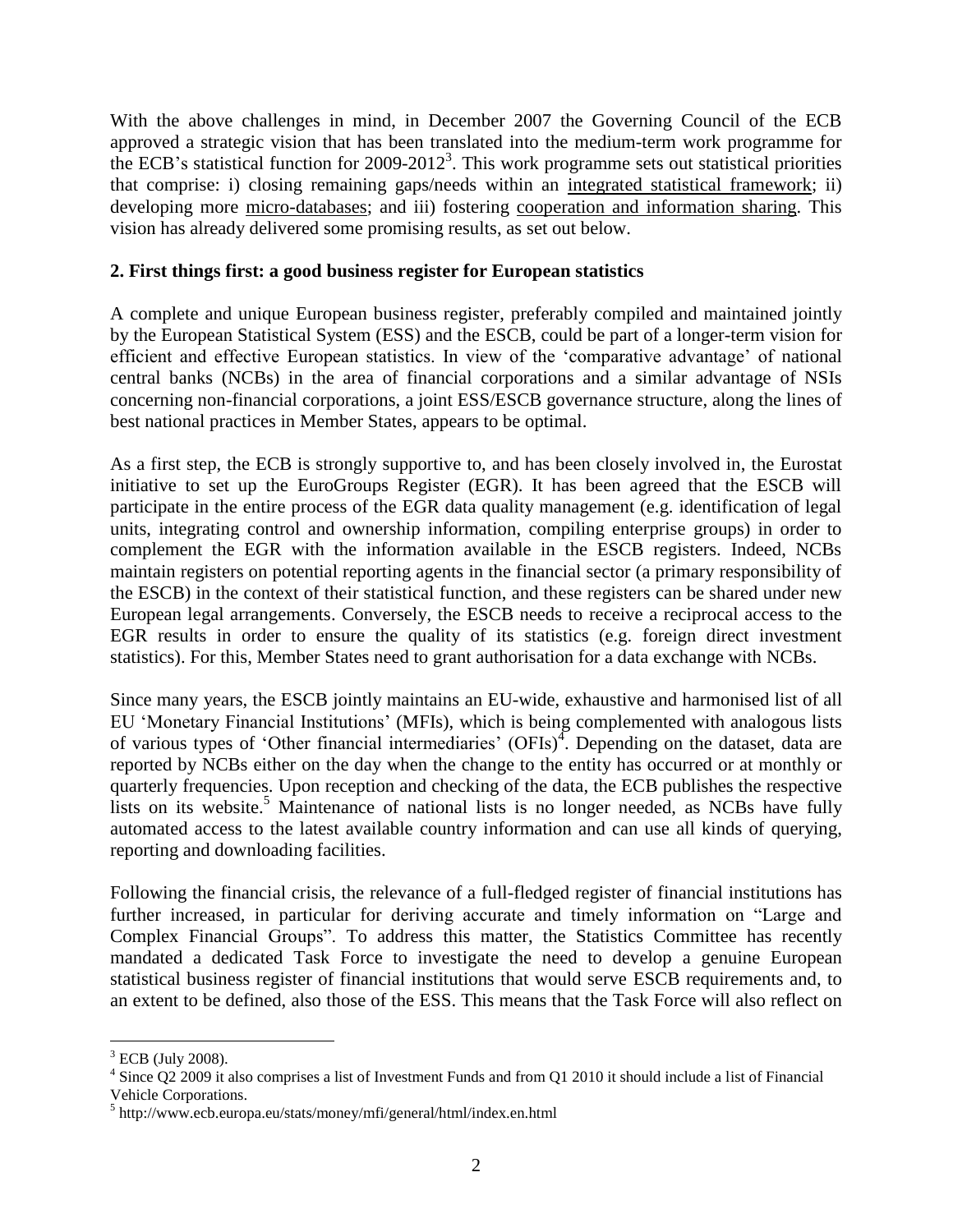the potential relationship of the ECB registers with the EGR, also to avoid gaps, to minimise the burden for respondents and to prevent inconsistencies.

## **3. Micro-databases and item-by-item reporting**

The "lists" (and future registers) of financial institutions are not the only ESCB systems that are jointly maintained and used by the ECB and all EU NCBs. Another case in point is the ESCB's Centralised Securities Database (CSDB), which is a *micro-database* for reference information on individual securities. Its enhanced "Phase 2" version went live ESCB-wide in April 2009. Major enhancements include a re-developed data model which 'speaks the language of the market' and an amended compounding algorithm which allows the automated integration of several overlapping but mutually inconsistent data sources. While the development of the CSDB started well before the outbreak of the crisis, the financial turmoil has increased the importance of monitoring and understanding economic and financial developments at a very early stage and at a granular level. The conventional provision of (aggregated) statistical information takes time to be developed and thus cannot always keep pace with financial innovations and related user needs. By contrast, statistically edited micro-databases permit the prompt handling of a wide range of (*ad hoc*) information requests and allow an agile derivation of statistics in a rapidly changing economic and financial environment. This permits both a continuation of the standard statistical time-series and a timely statistical response to new policy issues, without increasing the burden for respondents (who can report the raw data extracted from their systems only once, to be used for different statistics and purposes). Micro-databases even bring savings to reporting agents, because NCBs carry out statistical aggregations that otherwise would have to be done by the reporting agents.

The CSDB is updated daily and contains several millions of individual securities issued worldwide. The ESCB has set up a data quality management network, under the auspices of the CSDB Business Coordination Group, which directly reports to the Statistics Committee. This network constantly monitors the coverage and quality of the information stored in the CSDB, in view of its usage for a number of euro area and national statistics. After some "teething troubles", the system is now operating quite smoothly. All NCBs have on-line access, which facilitates their statistical production processes and ensures the use of harmonised reference data across the EU. Besides, NCBs are in a position to make immediate corrections, as needed, to the source data coming from commercial data providers. Indeed, while the quality of the information supplied by data providers has improved over time, thanks to intensive interactions of the ECB with them, significant data quality management efforts by the ESCB remain necessary.

More and more use will be made of the CSDB for the production of both national and euro area statistics. It is already used in most NCBs to support security-by-security statistical compilation systems for balance of payments statistics and the international investment position and for investment funds statistics. Since recently, it is also used as a source for the compilation of monthly euro area government debt issuance statistics and in the near future it will be used for the compilation of statistics on Financial Vehicle Corporations. For the medium term, the Statistics Committee is considering the feasibility of the CSDB supporting both securities issues and securities holdings statistics. In turn, very detailed securities holdings statistics will be indispensable for the financial stability analysis of the ECB and the work of the future European Systemic Risk Board, in charge of EU-wide macro-prudential supervision.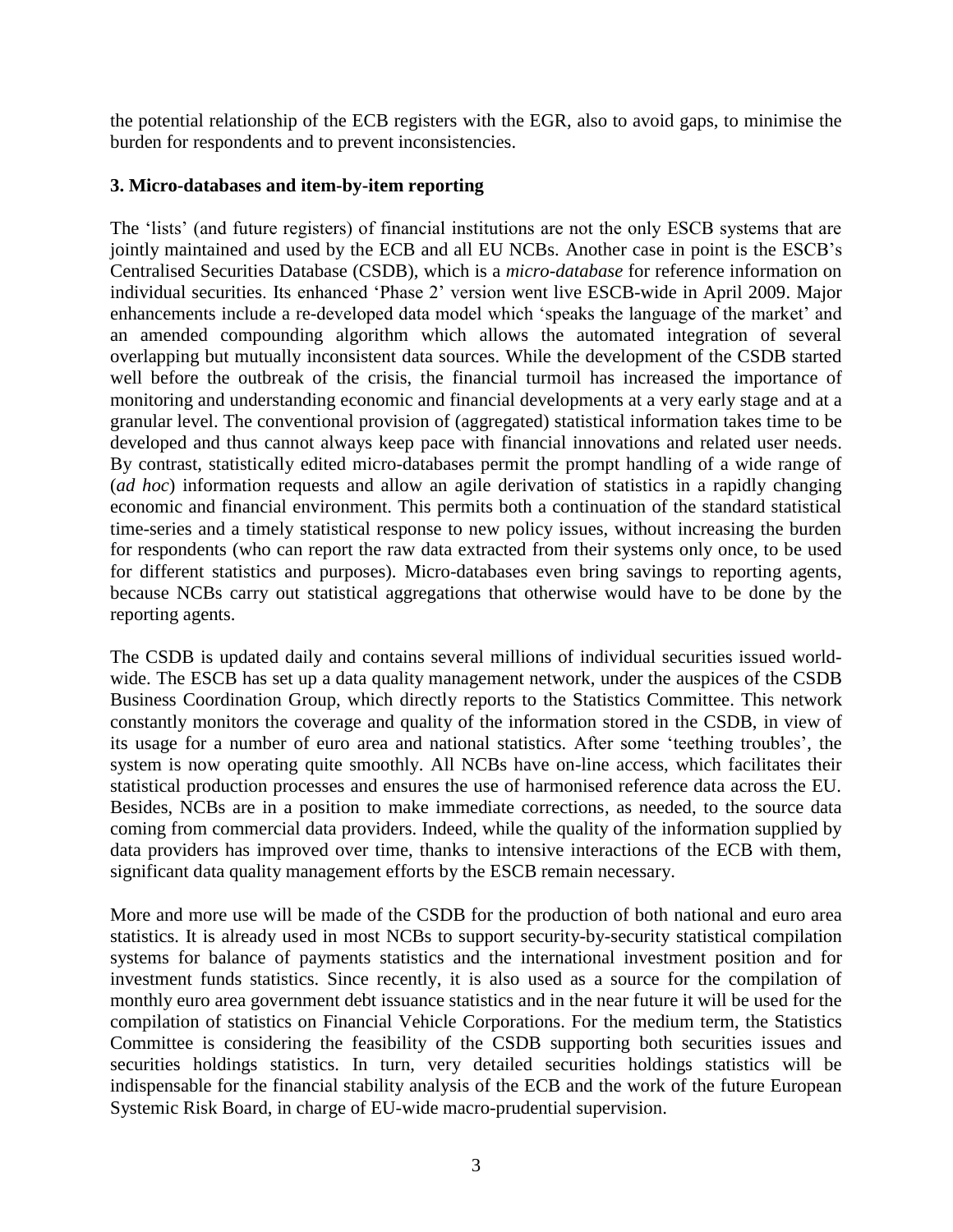In sum, gradually both the CSDB and the security-by-security reporting may become the source for all European and national statistics that contain securities data. It will ensure that the same data are reported only once (leading to a substantial reduction of the reporting burden). Finally, the users" gains should not be underestimated. These approaches may substantially improve the timeliness of the statistics released (in theory, a daily update would be possible) and increase the flexibility (since *ad hoc* queries on the database can be made upon request). Moreover, it goes without saying that this also enhances the consistency, both internationally and across the many types of statistics that comprise such information. However, this innovative network approach to European statistics, with a strong mutual dependence of the numbers on each other"s quality management efforts, requires that all ESCB members, and especially those with well-developed securities markets, devote sufficient resources to this work.

An even more ambitious, more long-term initiative concerns loan-by-loan reporting. The Statistics Committee has started considering the feasibility of re-using and sharing available loanlevel micro data in national central and private credit registers. Credit registers contain data on credits granted to natural and/or legal persons, mainly to assist creditors in assessing the creditworthiness of the borrowers and/or for prudential supervisors to assess the management of credit risks by financial institutions. Recent examples of the statistical use of credit register data are the ESCB compilation of euro area loans to non-financial corporations broken down by economic activity and the generation of information on credit lines in the context of banks" balance sheet statistics. By reviewing the coverage and data content of credit registers and possibly by setting and ensuring minimum harmonised definitions and reporting formats, the ESCB production of euro area statistics could be much enhanced, and their use for other purposes extended and made more flexible and responsive. Possibly, this could also serve to support market transparency (e.g. for the Eurosystem collateral management). There are, however, still many legal and practical obstacles to the access and exchange of individual credit data. Moreover, a large degree of heterogeneity currently hampers reaping European-wide advantages from the existing credit registers. In any case, a full re-use and sharing of existing loan-level data may only be feasible in the longer term and with significant efforts by NCBs in terms of human and IT resources. In addition, the creation of unique and universally applied loan and business identifiers would be important prerequisites for the success of such an undertaking.

# **4. Joint European statistics outputs and joint dissemination**

A unique collaborative European statistical output, involving both the ESCB and the ESS, is the joint compilation of quarterly financial and non-financial accounts for the euro area. The ECB's Directorate-General Statistics compiles the quarterly financial accounts for the euro area while the responsibility for the euro area non-financial accounts is shared with Eurostat. The integrated euro area accounts, compiled and released jointly by Eurostat and the ECB since June 2007, provide a comprehensive and coherent description of economic and financial developments for all resident institutional sectors and can thus be considered as the "national accounts" for the euro area<sup>6</sup>. Because the euro area accounts link financial and non-financial statistics, they allow for an integrated analysis of non-financial economic activities (such as gross fixed capital formation) and financial transactions (such as the issuance of debt). This is a major success and exemplifies

 $\overline{a}$ <sup>6</sup> ECB (November 2007).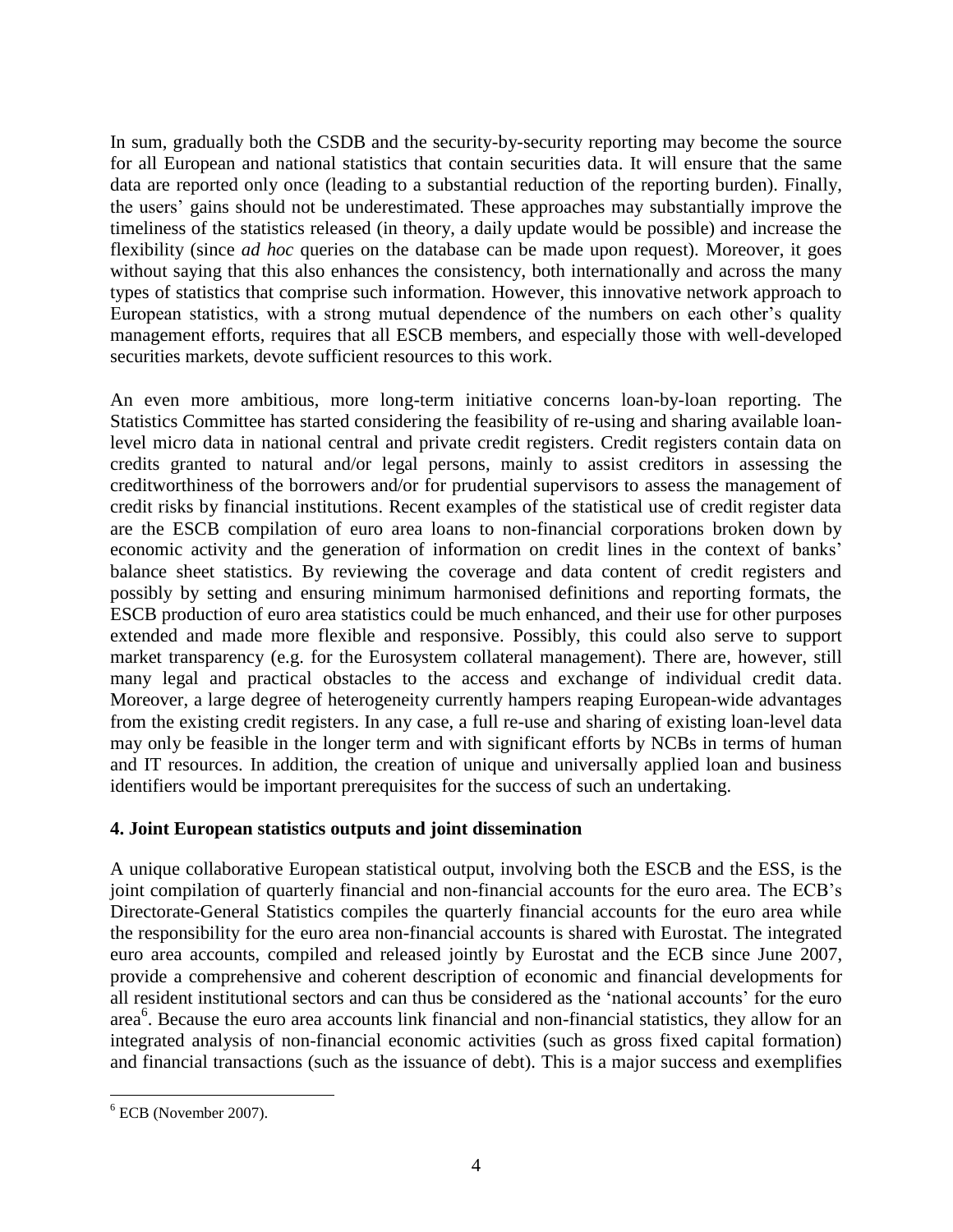that cross-institutional cooperation can also work to successfully integrate source statistics provided by two separate (but coordinated) statistical systems. The euro area accounts have become an increasingly important tool for the ECB's economic and monetary analyses and their cross-checking. A recent ECB internal users" survey indicated that this is one of the most used statistics and with the highest importance for their work. While the level of satisfaction with their reliability was very good, there was less satisfaction with their timeliness. This suggests that the planned improvements in the timeliness of these accounts, to 90 days after the reference quarter, will be much welcomed by the users. Further enhancements of their completeness and consistency are also part of the improvement strategy agreed by the Committee on Monetary, Financial and Balance of Payments Statistics.

Finally, concerning joint dissemination of statistics, a first example is the Statistical Data Warehouse (SDW), launched on the ECB website in September 2006, to provide policy-makers, economists, researchers and other users with a user-friendly and comprehensive online data delivery service for ESCB statistics. As it is widely recognised that storing the same data in multiple databases within the ESCB is clearly inefficient, several NCBs have started relying on the SDW (while including some additional local data) and envisage to relinquish their internal statistical output databases in due time. Apart from considerable cost savings, this has the advantage that the ESCB uses the same (vintage of) statistics at any point in time.

A second Eurosystem initiative in this field is the joint dissemination framework (JDF) which was set up as a result of a growing interest by many users, in particular journalists, to get an easier access to the national contributions to the euro area statistics. It allows users to find both euro area statistics and all national contributions to these aggregates, either on the website of the ECB or on the websites of any of the NCBs involved<sup>7</sup>. With this initiative, the ESCB avoids the need for users to search on the different national websites, with different presentations of the same national statistics. The common dissemination provides exactly the same tables in the languages of the participating NCBs (see example in Annex 2), while the consistency of the data is ensured by using a single ECB data bank. The number of tables is being extended progressively. Like the SDW, the JDF provides not only data but also an equally important rich set of metadata, in this case also in the official language of the NCB disseminating the data.

Further system-oriented work streams of the ESCB encompass: i) the joint procurement of market data services by euro area NCBs; and ii) more online and fully automated statistical reporting, using common tools and integrated reporting forms, with a subsequent sharing of relevant information.

# **5. Concluding remarks - A user's view of a European approach to statistics**

The examples above may have shown that the ESCB statistical community's pursuit of more efficient and effective production solutions also brings very significant gains to users. Leaving aside the important point that cost effectiveness is the only way to accommodate new user requirements in times of tight resource constraints, the system approaches described above have four main advantages from the users" perspective. First, the increasing reliance on ESCB-wide micro data bases allows to flexibly and promptly accommodate emerging (*ad hoc* and regular)

<sup>7</sup> [www.ecb.int/stats/services/escb/html/index.en.html](http://www.ecb.int/stats/services/escb/html/index.en.html)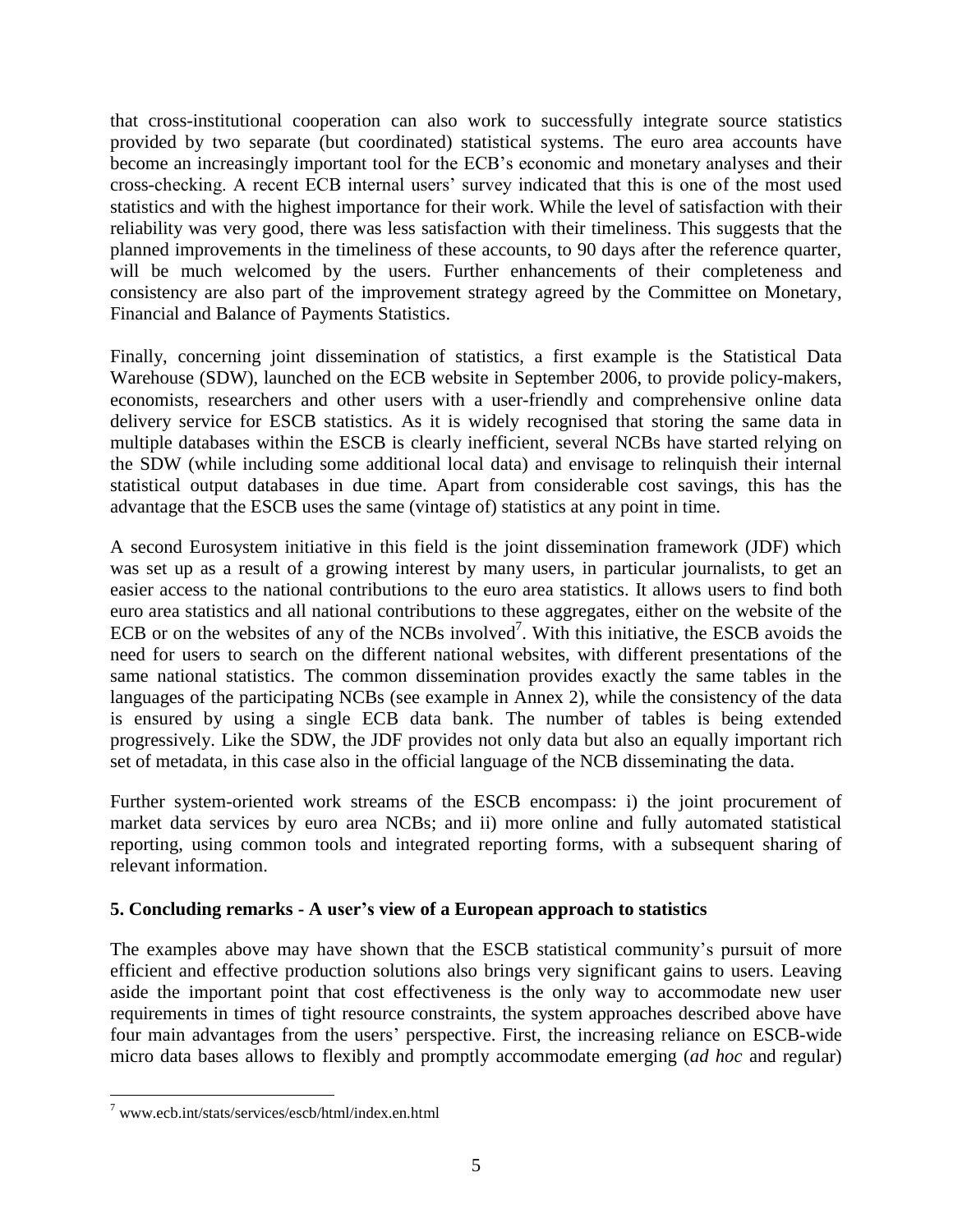user needs and to reduce the "time to market" of new statistical information. Second, this allows for fully reaping the opportunities provided by technological progress and, hence, for improving timeliness without reducing accuracy. Third, the provision of consistent data sets is one of the most important requests of economic analysts. Fourth, any improvement in data dissemination will obviously increase the accessibility of data and, thereby, increase users' awareness of which statistics are available (and when) and facilitate their retrieval and further analysis of the data.

Since the ECB is not only a producer and user of its own statistics but is also relying heavily on statistics produced by the ESS, it looks forward for the further enhancement by the ESS of its common retrieval, processing, storage and dissemination of data. In general, there appears to be scope for enhancing an European approach to ESS statistics. This was recently also spelled out in an important communication from the European Commission<sup>8</sup>. Again, such European approaches to statistics not only yield efficiency gains and cost savings, e.g. through specialisation, but also bring very significant gains to users, in view of increasing harmonisation and other quality improvements of both European and national statistics. In this context, in a European Union that is composed of Member States of a widely divergent size and concomitant possibilities to exploit economies of scale at the national level, also partial European approaches (involving joint production of statistics by several but not all Member States) may be worth contemplating. In any case, time has come to abandon the taboo on "input harmonisation" for European statistics, using a network approach that ensures an appropriate involvement of all stakeholders.

<sup>&</sup>lt;sup>8</sup> "Communication from the Commission to the European Parliament and the Council on the production method of EU statistics: a vision for the next decade", Brussels, 10 August 2009.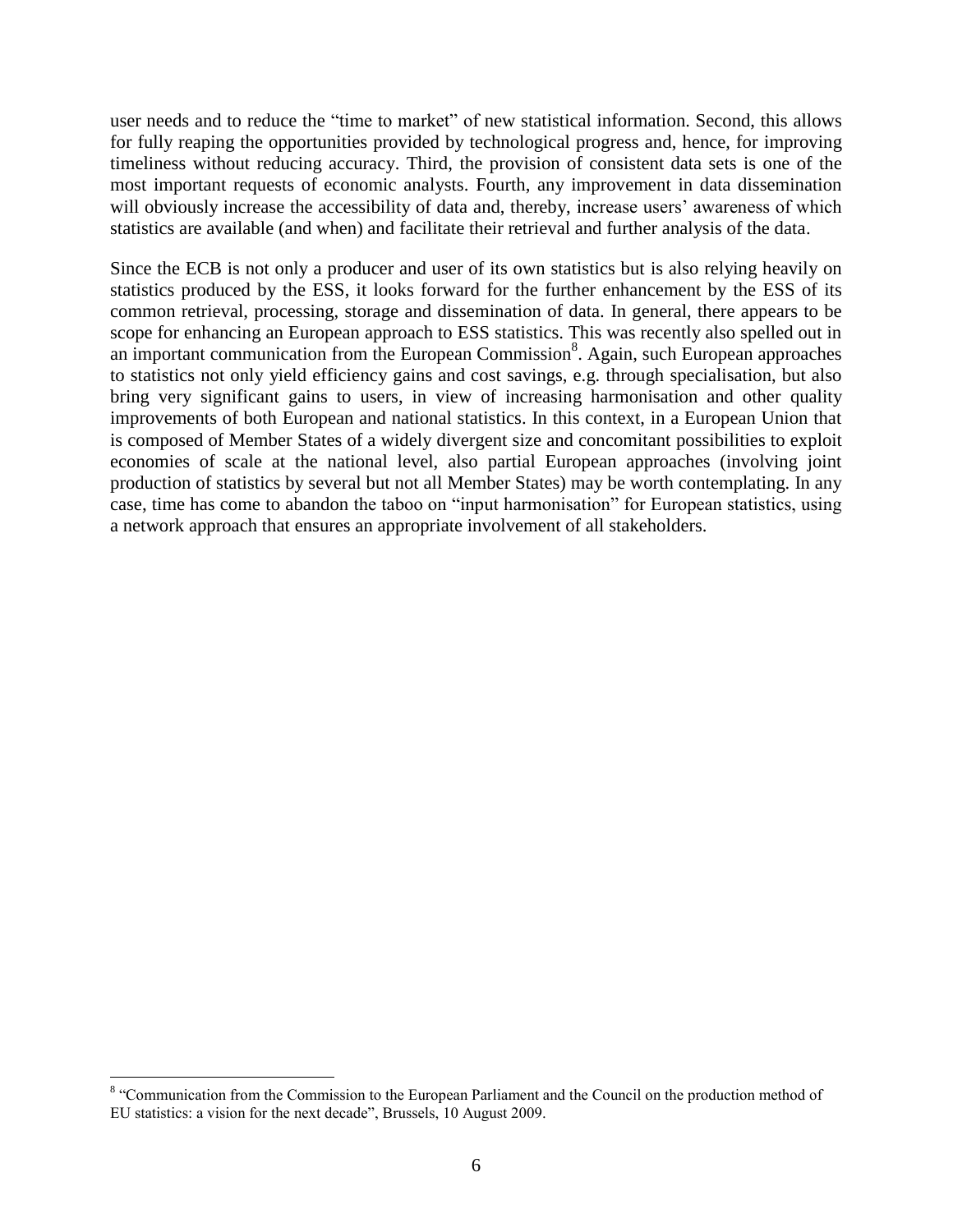## **References**

ECB (November 2006). "The ESCB's governance structure as applied to ESCB statistics". [www.ecb.europa.eu/pub/pdf/other/escbsgovernancestructureappliedtostatistics200611en.pdf](http://www.ecb.europa.eu/pub/pdf/other/escbsgovernancestructureappliedtostatistics200611en.pdf)

ECB (November 2007). "The introduction of quarterly sectoral accounts statistics for the euro area". ECB Monthly Bulletin, p.75-87. [www.ecb.europa.eu/pub/pdf/other/pp75-87\\_mb200711en.pdf](http://www.ecb.europa.eu/pub/pdf/other/pp75-87_mb200711en.pdf)

ECB (April 2008. a). "ECB Statistics, an Overview". [www.ecb.europa.eu/pub/pdf/other/ecbstatisticsanoverview2008en.pdf](http://www.ecb.europa.eu/pub/pdf/other/ecbstatisticsanoverview2008en.pdf)

ECB (April 2008. b). "ECB statistics quality framework". <http://www.ecb.int/stats/html/sqf.en.html>

ECB (May 2008). Special ECB Monthly Bulletin, to mark the 10th anniversary of the ECB. Section 8 on Statistics, p.133-137. [www.ecb.europa.eu/pub/pdf/other/10thanniversaryoftheecbmb200806en.pdf](http://www.ecb.europa.eu/pub/pdf/other/10thanniversaryoftheecbmb200806en.pdf)

ECB (July 2008). "Medium-term work programme for the ECB's statistical function (2009- 2012)".

[www.ecb.europa.eu/stats/html/workprogramme.en.html](http://www.ecb.europa.eu/stats/html/workprogramme.en.html)

Keuning, S. (2009). "Statistical needs emanating from the financial crisis and the ECB"s initiatives for more comprehensive financial statistics". ISI Conference 2009, STCPM 52.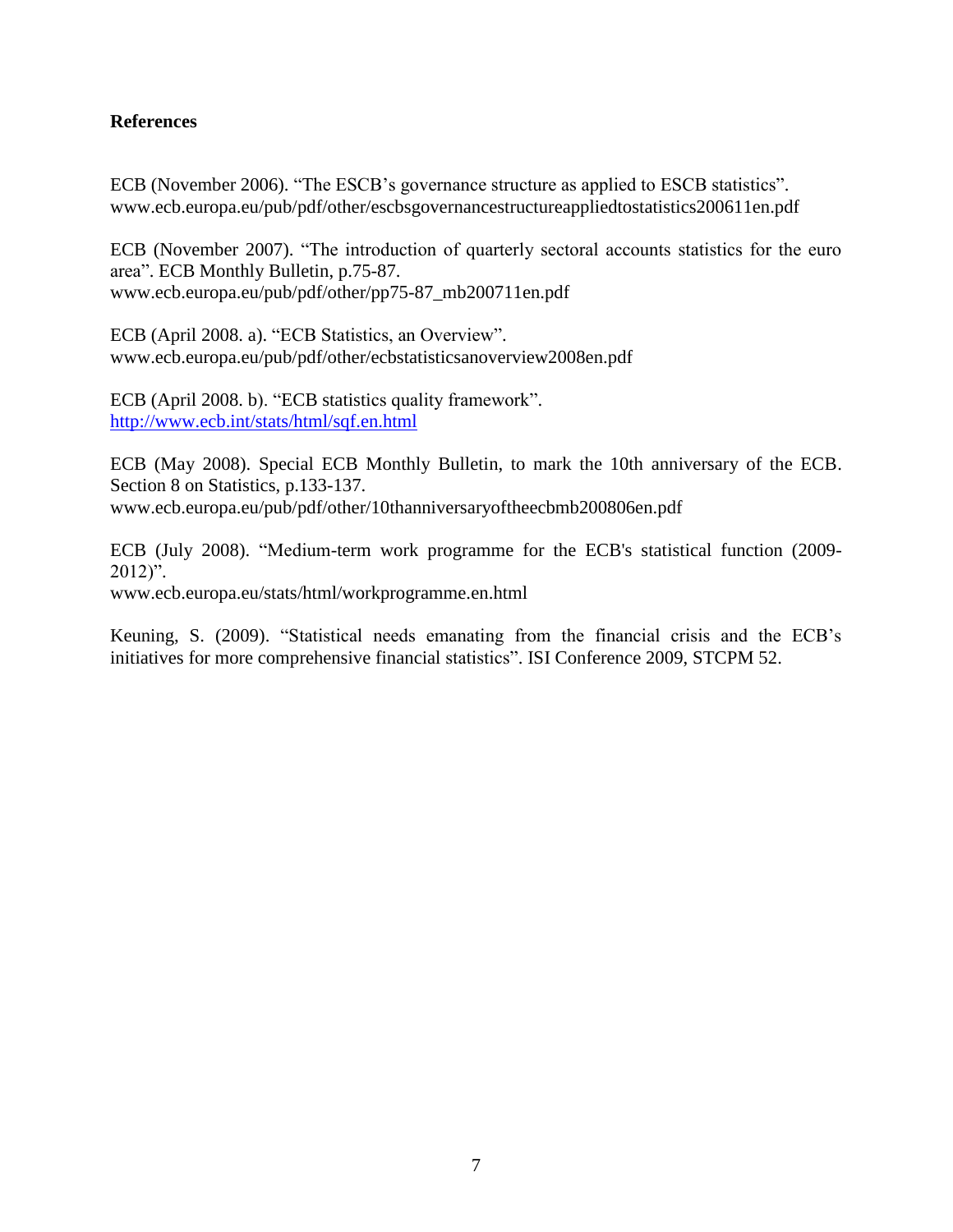| ø<br>Back                                            |                                                                 | 図 · 38                                                                 |                                                                                                                  |                                                             |                                  |
|------------------------------------------------------|-----------------------------------------------------------------|------------------------------------------------------------------------|------------------------------------------------------------------------------------------------------------------|-------------------------------------------------------------|----------------------------------|
|                                                      | $\beta - \alpha$<br>Search <b>Y</b> Favorites <b>(2)</b>        |                                                                        |                                                                                                                  |                                                             |                                  |
| Address http://sdw.ecb.europa.eu/                    |                                                                 |                                                                        |                                                                                                                  |                                                             | $\checkmark$<br>$\rightarrow$ Go |
| پ€<br><b>EUROPEAN CENTRAL BANK</b>                   | <b>Statistical Data Warehouse</b>                               |                                                                        | Login . My Settings . Currency Converter . Help . Site Directory . ECB website . Glossary . Disclaimer . Contact |                                                             | Search                           |
| <b>EUROSYSTEM</b>                                    | Home > Economic Concepts                                        |                                                                        |                                                                                                                  |                                                             |                                  |
| <b>Economic Concepts</b>                             |                                                                 |                                                                        |                                                                                                                  |                                                             |                                  |
| + Monetary operations                                | Selected Indicators for the Euro Area                           | (2)                                                                    |                                                                                                                  | Inflation rate (HICP)                                       |                                  |
| + Prices, output, demand and<br>labour market        | (annual percentage changes unless otherwise stated)<br>∞        | Euro Area Reference Period                                             | $\overline{4}$                                                                                                   |                                                             |                                  |
| + Money, banking and                                 | Inflation rate (HICP)<br>$\odot$                                | $-0.3$<br>2009Sep                                                      | 3.5                                                                                                              |                                                             | 3.5                              |
| financial markets                                    | Monetary aggregate M3<br>$\circ$                                | 2.5<br>2009Aug                                                         |                                                                                                                  |                                                             |                                  |
| + Euro area accounts                                 | GDP in prices of the previous year (economic growth)<br>$\circ$ | 2009Q2<br>$-4.8$                                                       | з                                                                                                                |                                                             | з                                |
| + Government finance                                 | Unit labour costs<br>$\circ$                                    | 4.8<br>2009Q2                                                          | 2.6                                                                                                              |                                                             | 2.5                              |
| + External transactions and<br>positions             | Population (in millions)<br>$\circ$                             | 329<br>2009                                                            | $\mathbf 2$                                                                                                      |                                                             | $\overline{2}$                   |
| + Exchange rates                                     | Unemployment rate (as a % of labour force)<br>$\circ$           | 9.6<br>2009Aug                                                         | 1.5                                                                                                              |                                                             | 1.5                              |
| + Payments and securities                            | Labour productivity<br>$\circ$                                  | $-3.1$<br>2009Q2                                                       | $\overline{1}$                                                                                                   |                                                             | 1                                |
| trading, clearing, settlement<br>Banknotes and Coins | Current account balance (as a % of GDP)<br>$\circ$              | $-1.14$<br>2009Q2                                                      | 0.5                                                                                                              |                                                             | 0.5                              |
| Indicators of financial                              | US dollar / Euro exchange rate<br>$\circ$                       | 20 Oct 2009<br>1.4971                                                  | o                                                                                                                |                                                             | 0                                |
| integration                                          | Government deficit (-) / surplus (+) (as a % of GDP)<br>$\circ$ | $-5.6$<br>2009Q1                                                       | $-0.5$                                                                                                           |                                                             | $-0.5$                           |
| Reports                                              | Government debt (as a % of GDP)<br>$\circ$                      | 73.1<br>2009Q1                                                         |                                                                                                                  | 1999 2000 2001 2002 2003 2004 2005 2006 2007 2008 2009 2010 |                                  |
|                                                      |                                                                 |                                                                        |                                                                                                                  |                                                             |                                  |
|                                                      |                                                                 | Release Calendar for Euro Area Statistics (next 5 publications)        |                                                                                                                  |                                                             |                                  |
|                                                      | Release Date                                                    |                                                                        | Indicator                                                                                                        | Reference Period                                            |                                  |
|                                                      | 2009-10-22                                                      | Euro area monthly balance of payments                                  |                                                                                                                  | 2009 08                                                     |                                  |
|                                                      | 2009-10-27<br>2009-10-29                                        | Monetary developments in the euro area                                 |                                                                                                                  | 2009 09 end                                                 |                                  |
|                                                      | 2009-11-02                                                      |                                                                        | Euro area economic and financial developments by institutional sector 2009 Q2                                    | 2009 09                                                     |                                  |
|                                                      | 2009-11-13                                                      | MFI interest rate statistics<br>Euro area securities issues statistics |                                                                                                                  | 2009 09                                                     |                                  |
|                                                      |                                                                 |                                                                        |                                                                                                                  |                                                             |                                  |

# **ANNEX 1`- Opening screen of the SDW on the ECB website**